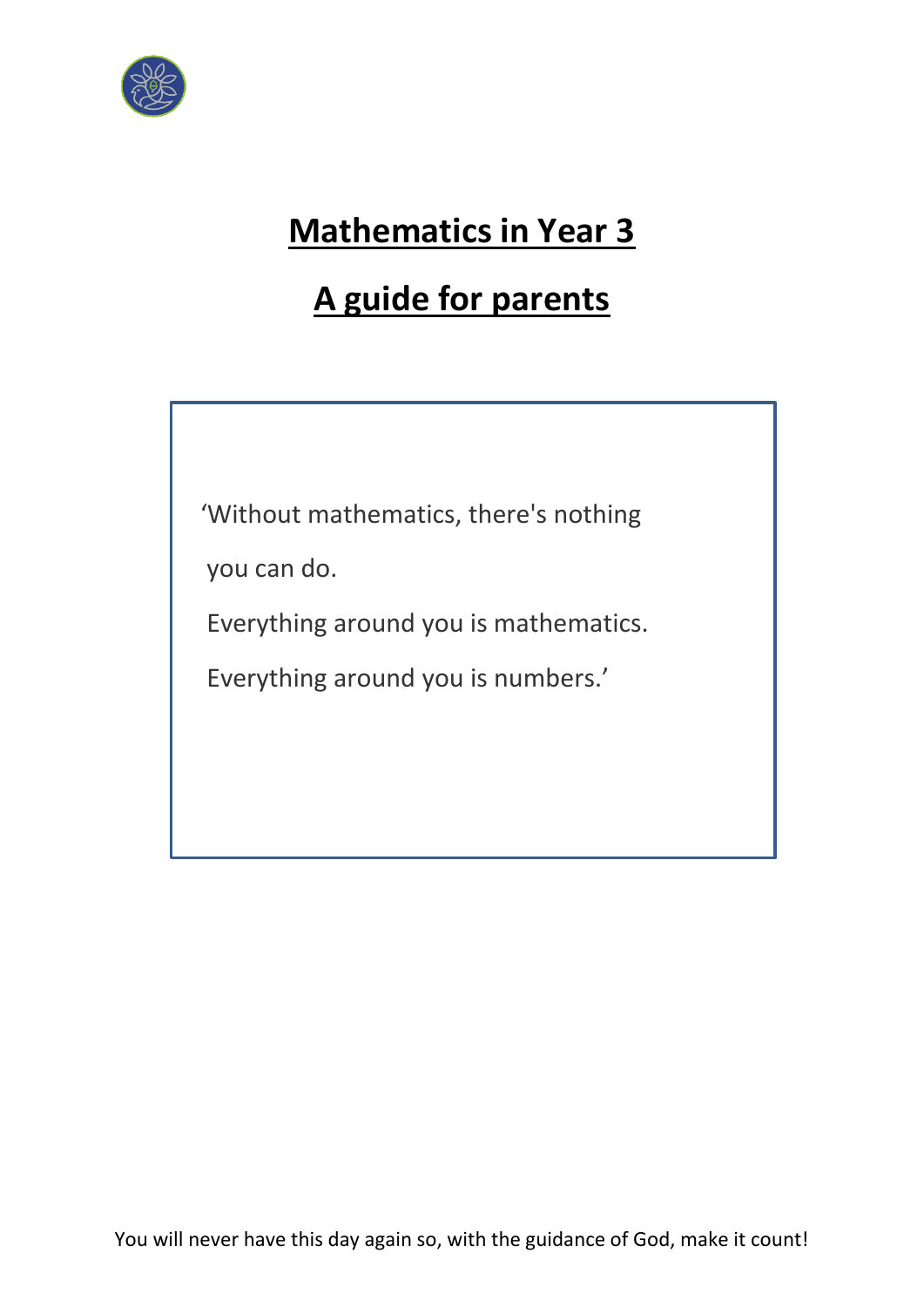

The purpose of this short booklet is to make you aware of the National Curriculum end of year expectations for the teaching of Maths for your child's specific year group.

With the latest National Curriculum (2014) the mathematical knowledge and understanding that children in KS2 require has become more demanding than any previous curriculum. We hope this booklet will make you aware of the standards required and enable you to support your child in their learning.

Best Wishes

Lower Key Stage 2 Team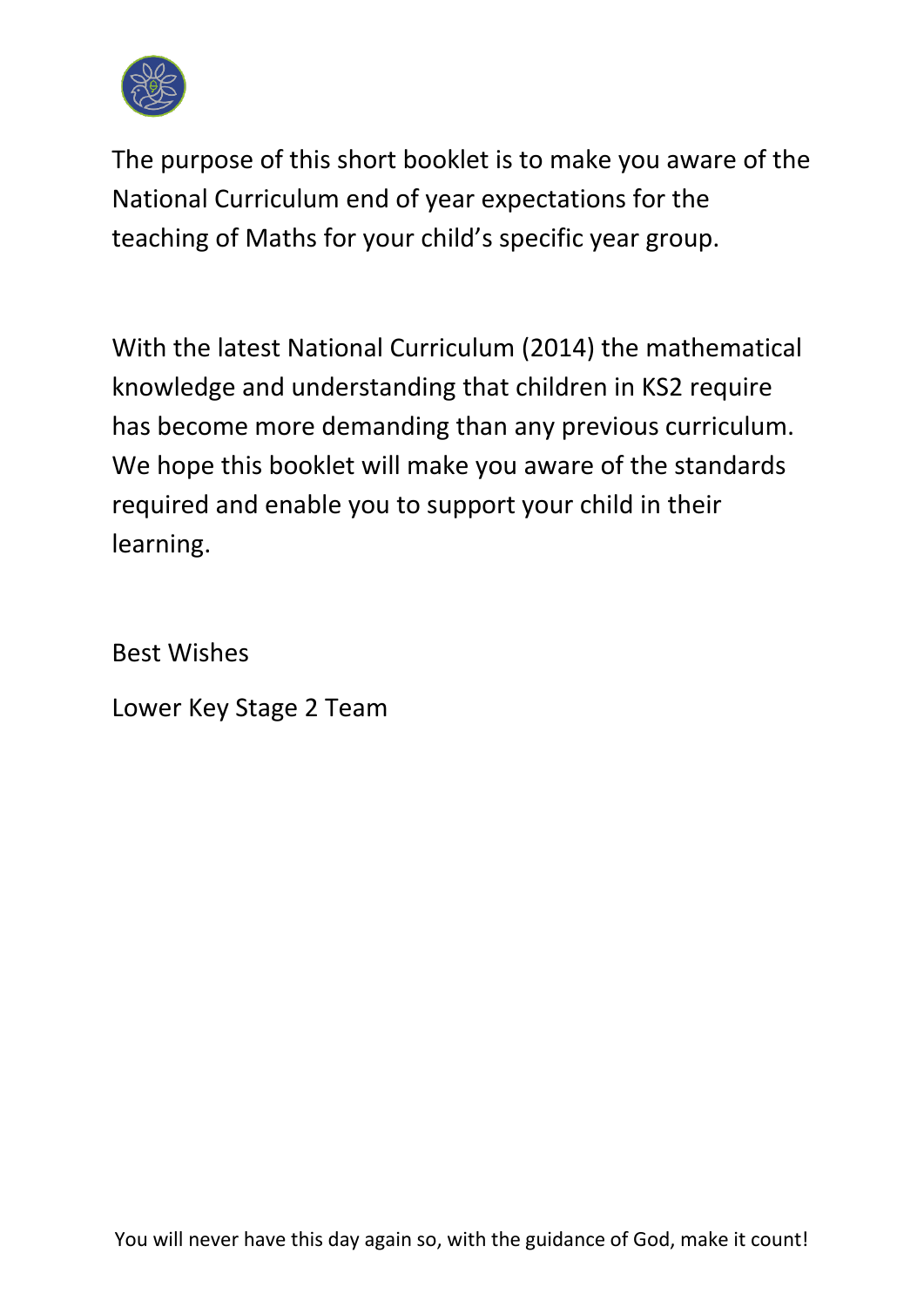

# Number – number and place value

### Pupils should be taught to:

- count from 0 in multiples of 4, 8, 50 and 100; find 10 or 100 more or less than a given number
- recognise the place value of each digit in a three-digit number (hundreds, tens, ones)
- compare and order numbers up to 1000
- identify, represent and estimate numbers using different representations
- read and write numbers up to 1000 in numerals and in words
- solve number problems and practical problems involving these ideas.

## Number – addition and subtraction

### Pupils should be taught to:

- add and subtract numbers mentally, including: a three-digit number and ones
- a three-digit number and tens
- a three-digit number and hundreds
- add and subtract numbers with up to three digits, using formal written methods of columnar addition and subtraction
- estimate the answer to a calculation and use inverse operations to check answers
- solve problems, including missing number problems, using number facts, place value, and more complex addition and subtraction.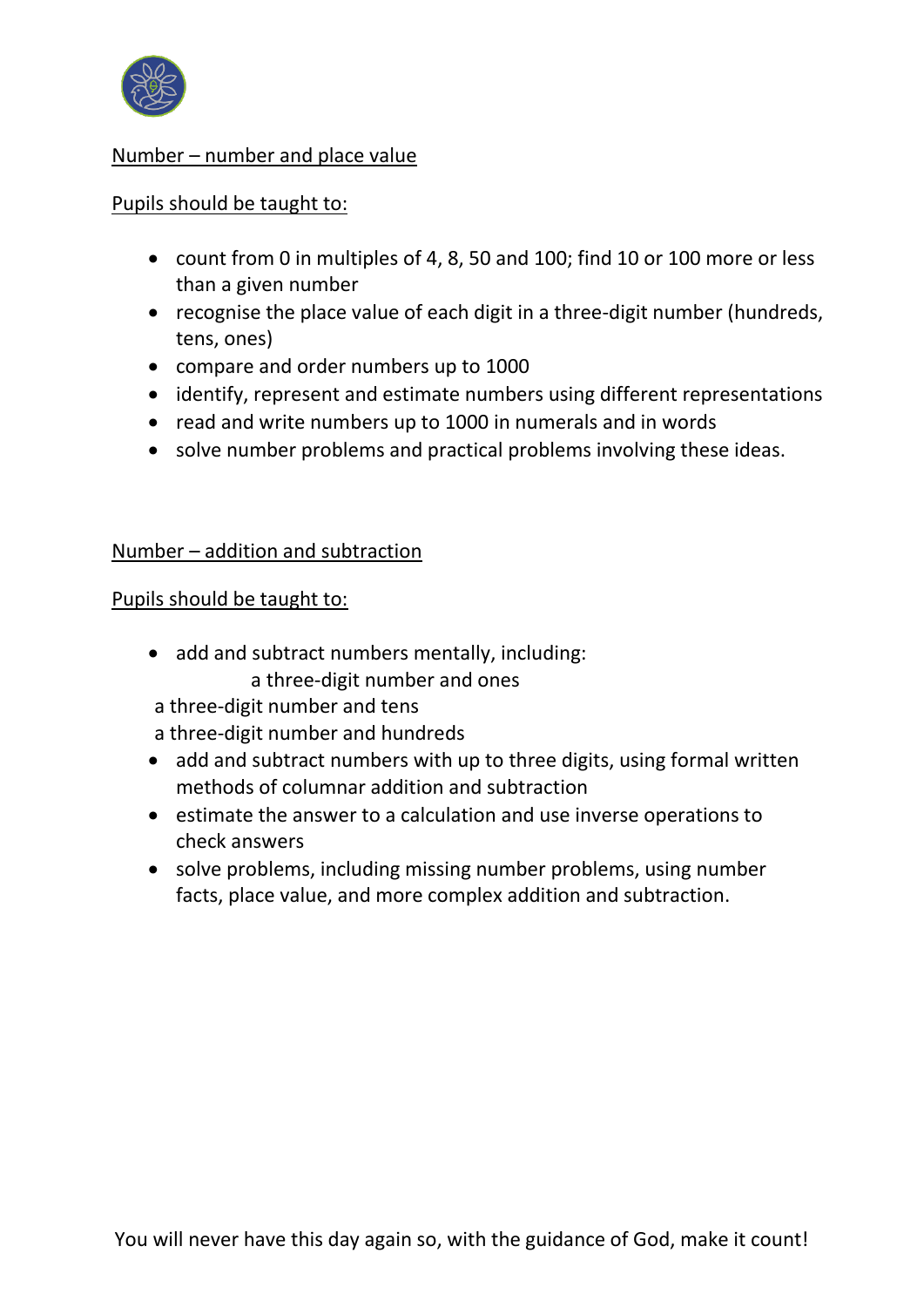

# Number – multiplication and division

# Pupils should be taught to:

- recall and use multiplication and division facts for the 3, 4 and 8 multiplication tables
- write and calculate mathematical statements for multiplication and division using the multiplication tables that they know, including for twodigit numbers times one-digit numbers, using mental and progressing to formal written methods
- solve problems, including missing number problems, involving multiplication and division, including positive integer scaling problems and correspondence problems in which n objects are connected to m objects.

# Number – fractions

Pupils should be taught to:

- count up and down in tenths; recognise that tenths arise from dividing an object into 10 equal parts and in dividing one-digit numbers or quantities by 10
- recognise, find and write fractions of a discrete set of objects: unit fractions and non-unit fractions with small denominators
- recognise and use fractions as numbers: unit fractions and non-unit fractions with small denominators
- recognise and show, using diagrams, equivalent fractions with small denominators
- add and subtract fractions with the same denominator within one
- compare and order unit fractions, and fractions with the same denominators
- solve problems that involve all of the above.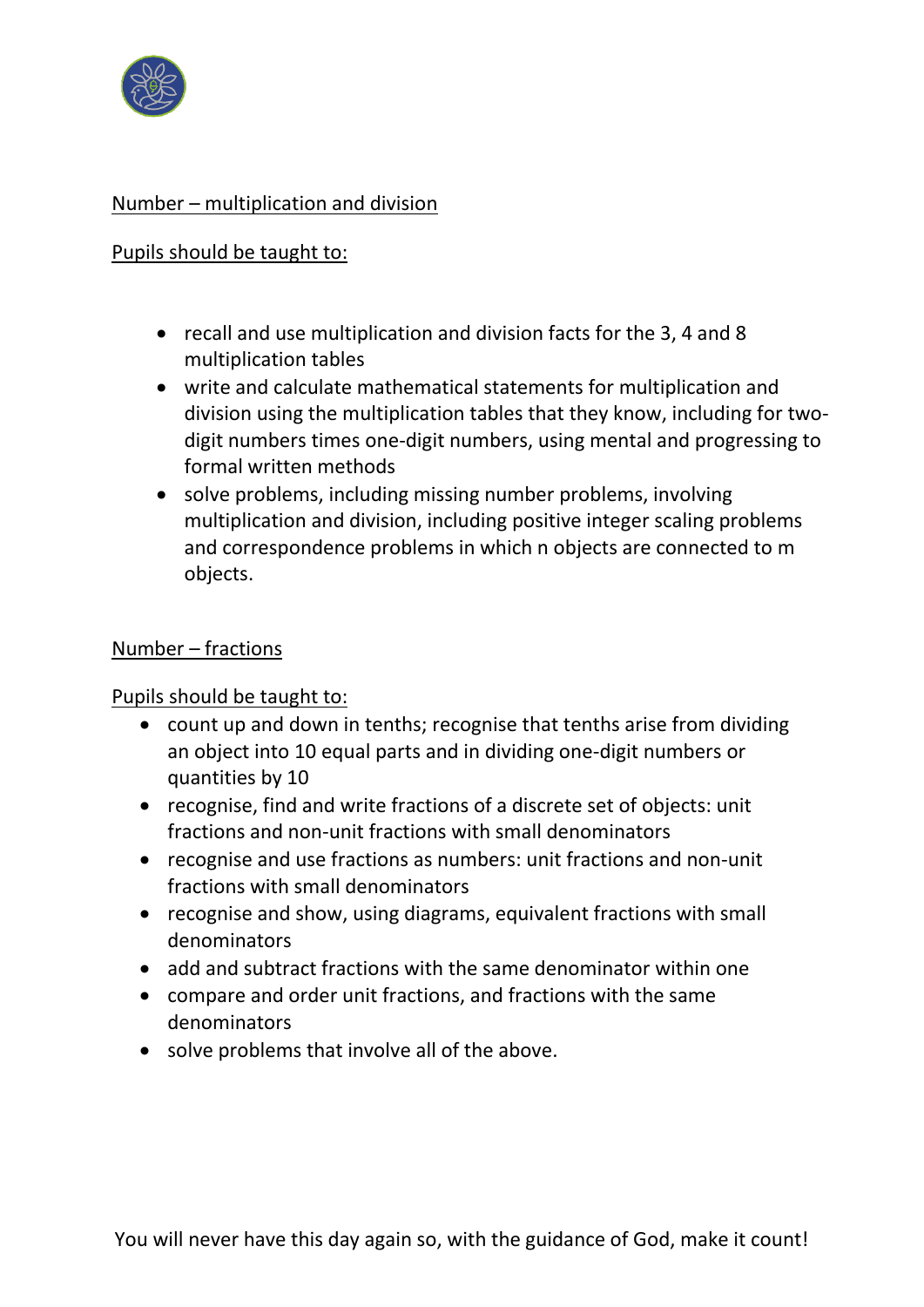

## Measurement

## Pupils should be taught to:

- measure, compare, add and subtract: lengths  $(m/cm/mm)$ ; mass  $(kg/g)$ ; volume/capacity (l/ml)
- measure the perimeter of simple 2-D shapes
- add and subtract amounts of money to give change, using both  $E$  and p in practical contexts
- tell and write the time from an analogue clock, including using Roman numerals from I to XII, and 12-hour and 24-hour clocks
- estimate and read time with increasing accuracy to the nearest minute; record and compare time in terms of seconds, minutes and hours; use vocabulary such as o'clock, a.m./p.m., morning, afternoon, noon and midnight
- know the number of seconds in a minute and the number of days in each month, year and leap year
- compare durations of events [for example to calculate the time taken by particular events or tasks].

### Geometry – properties of shape

### Pupils should be taught to:

- draw 2-D shapes and make 3-D shapes using modelling materials; recognise 3-D shapes in different orientations and describe them
- recognise angles as a property of shape or a description of a turn
- identify right angles, recognise that two right angles make a half-turn, three make three quarters of a turn and four a complete turn; identify whether angles are greater than or less than a right angle
- identify horizontal and vertical lines and pairs of perpendicular and parallel lines.

### **Statistics**